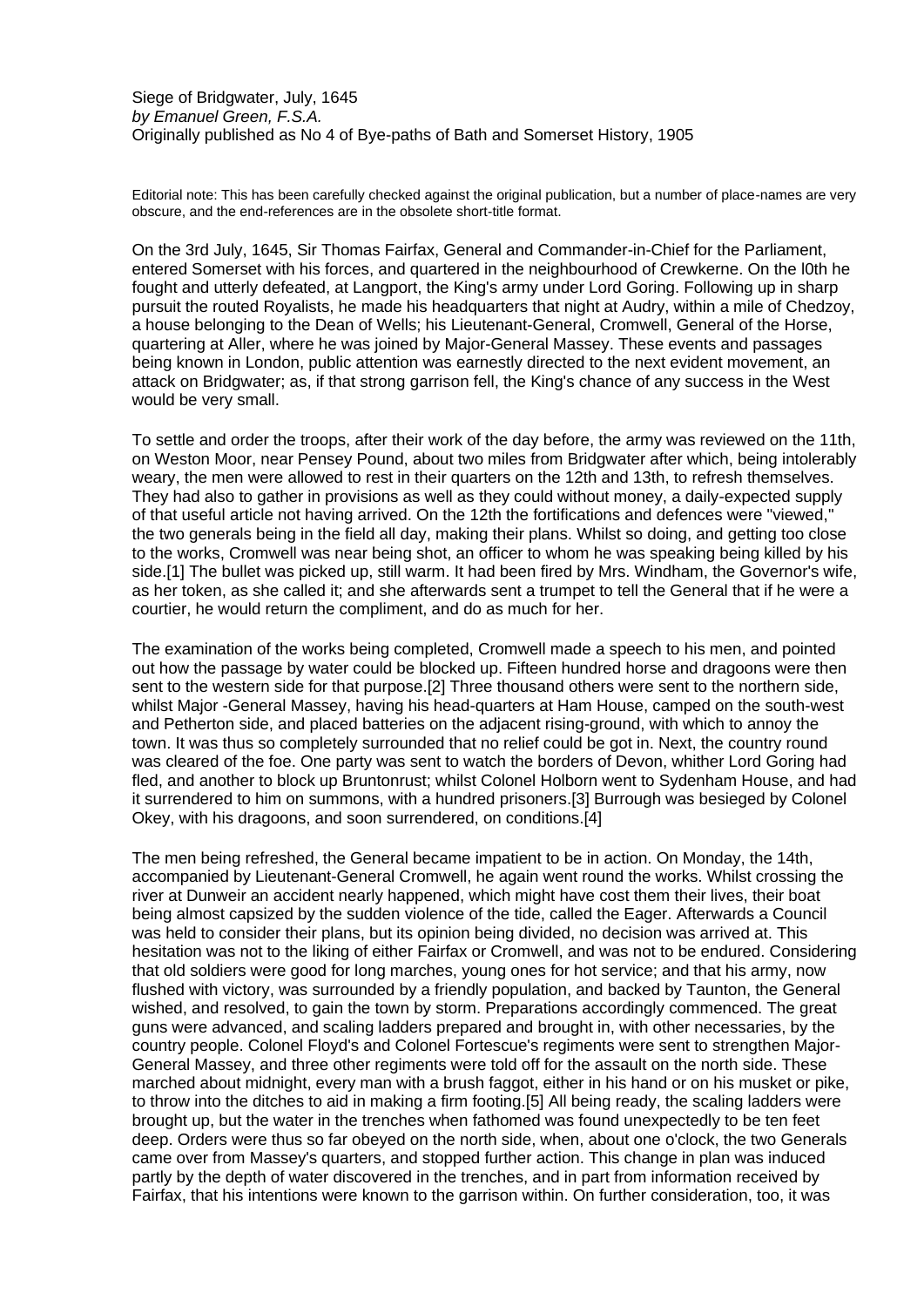seen that their knowledge of the strength of the works was imperfect, and that the preparations generally were too hurried to meet possible difficulties. It had been learned, also, that they within the town were much "saddled," and divided amongst themselves. It was therefore suggested that the place might be gained on easier terms, and the lives of the precious soldiers saved. So, although the men were willing enough, and rejoiced much at the chance of storming, Sir Thomas Fairfax, always careful of the lives of those " whom God had hitherto so preserved," allowed his discretion to check his valour, and was persuaded, rather to surround the town and reduce it by blockade.[6]

On the 15th, at a Council, this plan was confirmed, and the army began to make works and lines, with approaches very nearly to the town. It was determined to make these lines defensive from within as well as without, and six thousand horse and foot, out of the fifteen thousand available, were put at the work. The remaining nine thousand were held ready to alarm if necessary, or, when the works were completed, to be drawn off for any other service. On Wednesday, Thursday, and Friday, the 16th, 17th, and 18th July, these preparations continued.

On Wednesday, the 16th, there was another Council, at which this question of blockade was reconsidered, when it was shown that to continue it would be too tedious; that the trenches or approaches when made, would in case of rain be soon filled with water, and thereby, with fair certainty, be either damaged or made useless. A further objection started was the difficulty, on account of the strong current, of laying a bridge over the river, by which communication could be kept up all round the town. Sir Thomas Fairfax seized the opportunity to again urge the storming, as although undoubtedly a dangerous work, it would, if successful, free his army for duty elsewhere. On Friday, the 18th, the Council met in the field, when the plan of storming was further discussed. Most of the Council singly, were still opposed to it, but it happened that, in debate, it was carried otherwise. The consequences of failure were not unforeseen, but trusting to their "uncontrollable fortune," they determined to make the attempt.

Besides his own impatience, Fairfax possibly had other reasons for wishing to attack at once. Trying "all ways to do all things wisely," he had used the country people to learn the condition of the town, and by this means knew that the inhabitants were "fearful and distracted," and were mostly a " godly people," guided by a worthy minister, Mr. Devenish, their vicar,[7] and that they would at any moment rise and assist him. He had learned also from some two hundred horse, taken whilst endeavouring to leave the town, as well as from others, prisoners escaped, that the soldiers were on constant duty, but that provisions were plentiful, mills only being wanted wherewith to grind the corn. It was determined therefore to allow the garrison no rest, to keep up continual alarms by day and by night, but that any delay in the attack, if only with the hope of shortening provisions, would be perfectly useless.

The circuit of Bridgwater was not large, but it was well defended, being surrounded by a deep ditch, six yards wide, which was filled to the brim at every tide; whilst on the north side was the Castle, very high, with walls fifteen feet thick, and the moat deep. For ordnance there were mounted forty pieces, besides a demi-cannon and a thirty-two pounder. Further, the fortifications raised without were strong and regular, and rendered all approach difficult, especially on Eastover side. There was also a work at the east end of St. John's field; another between it and Dunweir; and between the north gate and the west gate was a battery which well defended both. Lord Goring in his retreat, when going for Devon, left in the garrison two hundred and sixty oxen, besides Prince Rupert's regiment of horse and a thousand men with ammunition.[8] Thus, with its own stores, it was well provisioned and very full of soldiers; and being in a perfectly level country, with a river passing through it, dividing it into almost equal parts, was exceedingly strong, both by nature and art.

On Saturday, the 19th, Sir Thomas Fairfax rode through the river, and after again viewing the works, placed his batteries. The constant activity of the General was the subject of public remark at this time. Never idle, always deep in some design, it was wondered how he could watch, act, take so little rest, and yet hold out against so much fatigue. Difficulties never daunted him. Simply saying, Come, let us trust God, " he took means to overcome them, and when the storming was determined on, he said to a minister in his army, " Commend us all to Christ, the Lord teach us all." And so, quietly and confidently, he carried on his work from first to last.[9]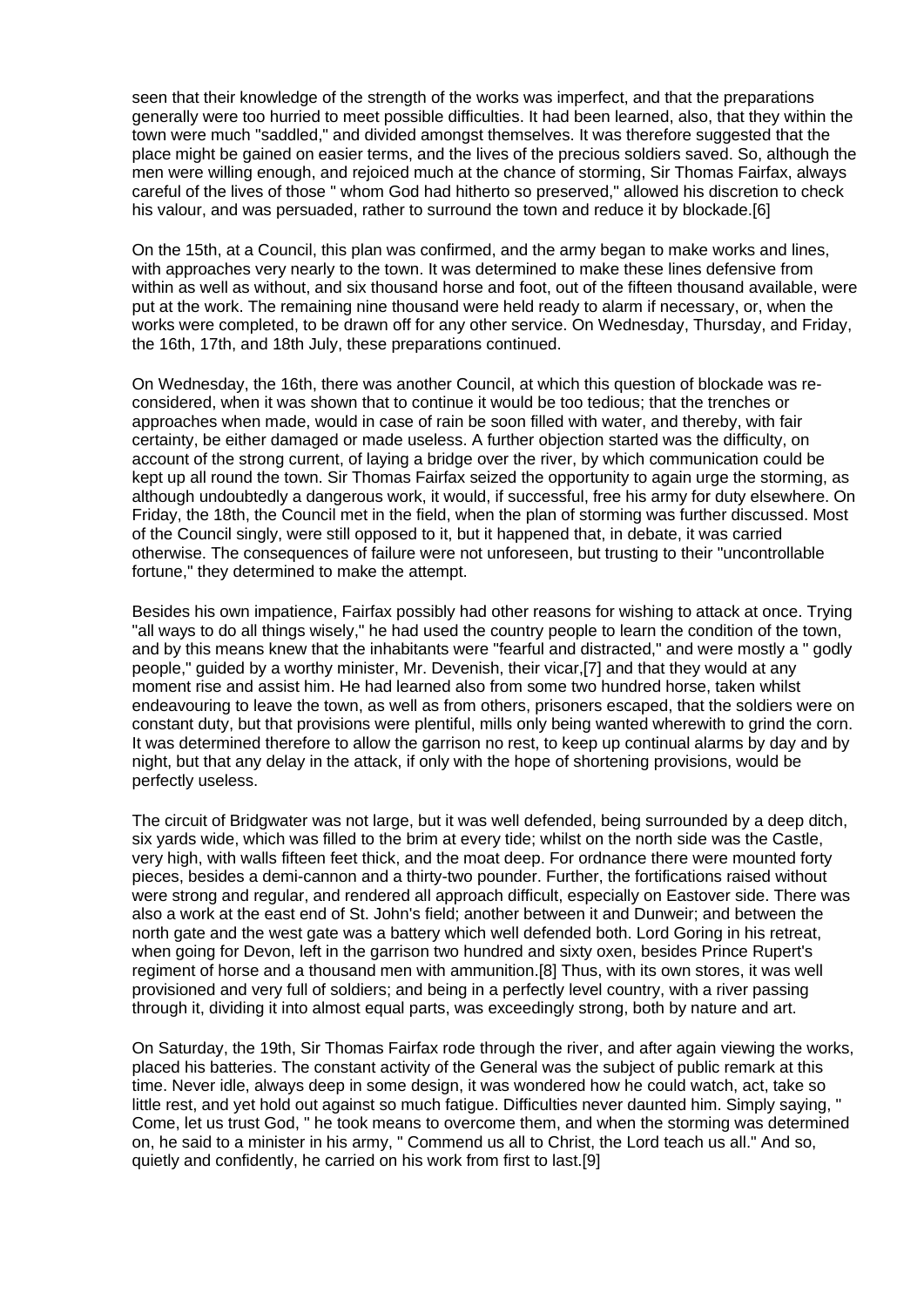Sunday, the 20th, was spent in religious exercises by all who could be spared. In the forenoon Mr. Hugh Peters, and in the afternoon Mr. Bowles, applied themselves to the encouragement of the soldiers, urging them, on every design they went about, to "look upon Christ in all their actions, and to be valiant in His cause."[10] After sermon the army was drawn up in the fields about Horsey and Bower. Cromwell with five regiments now lay in St. John' s and Castle fields, and six other regiments at this time lay at Chedzoy. From these latter were taken by lot six hundred foot for the attack; four hundred to act under Col. Hewson and two hundred under Major Dove. The arrangement was that Major-Gen. Massey should give a great alarm on the south side, whilst these men stormed on the north. In the evening, about seven o'clock, they were drawn into the field, and Mr. Peters again preached to them, exhorting them " after his manner, tam marte quam mercurio" valiantly to do their duty. In this work Mr. Baxter assisted him. All volunteered readily, and in their impatient eagerness for the fray, could hardly wait for orders.

The preparations being completed, as soon as it was dark they drew to their posts, and guided by the state of the tide, about two o'clock in the morning of Monday, the 21st July, marched up to the works, freely, cheerfully, and with great joy, not doubting but the " Lord would perfect the work he had begun by them."

Both Generals had approved of some bridges designed by Col. Hammond, planned either to span the moat, or to float if required. Eight of these had been made thirty feet long, and were now brought up on waggons to St. John's field and Castle field, and, with the assistance of some firelock men, were smartly laid, although not without difficulty, by the officers of the "train " The signal, three guns, was then given for both sides to attack together, and the forlorn hope began with great courage to pass over the bridges. Unfortunately, some of these failed to answer their intended purpose, and many of the men were obliged to wade through the water. All, however, stood boldly to their work, and not regarding the shower of bullets sent amongst them, nor the firing of the guns from the Castle, fighting like lions, they succeeded in forcing an entry, and drove the defenders into the Market Place and into the church, which was very strong. A footing thus gained, the " fort royal" was next taken, and its cannon quickly turned upon the men in the Market Place.

By the bridge stood Mr. Harvey's house, and being in a position prejudicial for the defence, its destruction had been ordered; but having been built only eight years, Mr. Harvey, who was Lord of the Manor, by "much strong influence," got leave for it to stand. This was next secured, and some guns got into it, which were also turned on the Market Place.[11] A party now let down the drawbridge at St. John's and forced the east gate, when Captain Reynolds entered Eastover with some of Cromwell's regiment, and having with him pikemen, who kept well up with the horse, he scoured the streets, driving the defenders, who were principally Sir John Stowell's regiment, to the bridge, and over the river dividing the town. The gate there was instantly closed, the drawbridge raised, and the side works strongly manned, and so all further success was checked.

The one part of the town being cleared, five hundred foot surrendered themselves prisoners, and were plundered. They were found to belong to a regiment from Pembroke, and being well disposed to the Parliament, three hundred of them took the Covenant and joined Sir Thomas Fairfax, saying they were proud to be taken by such an enemy.

About a week afterwards Captain Swanley reported that he had taken twenty ships off the Welsh coast, which had been destined to carry Royalist troops to Uphill, and he asked that the garrisons in Pembroke might be strengthened. Fairfax, in reply, sent over these men to protect their own country.[12] Besides these prisoners, there were taken five pieces of ordnance, sixty horses, and much good booty. Twenty men only were killed, and about a hundred wounded; though in the general judgment at the time, from the fierceness of the fight, it was thought that not fewer than a thousand might have been slain. It happened that in the twilight the defenders fired high, and the shot passed over.

Colonel Hewson, to whose lot it had fallen to lead this attack, had been a shoemaker. To the many congratulations he received, he simply replied, with outward humility, " we are unprofitable servants, we can do nothing."[13] The soldiers, however, did not conceal their feelings, and were greatly inspirited, hoping eagerly, now the north side was thus secured, soon to get the whole. A report of this good fortune was sent to London by Major Butler, who was voted a reward of thirty pounds.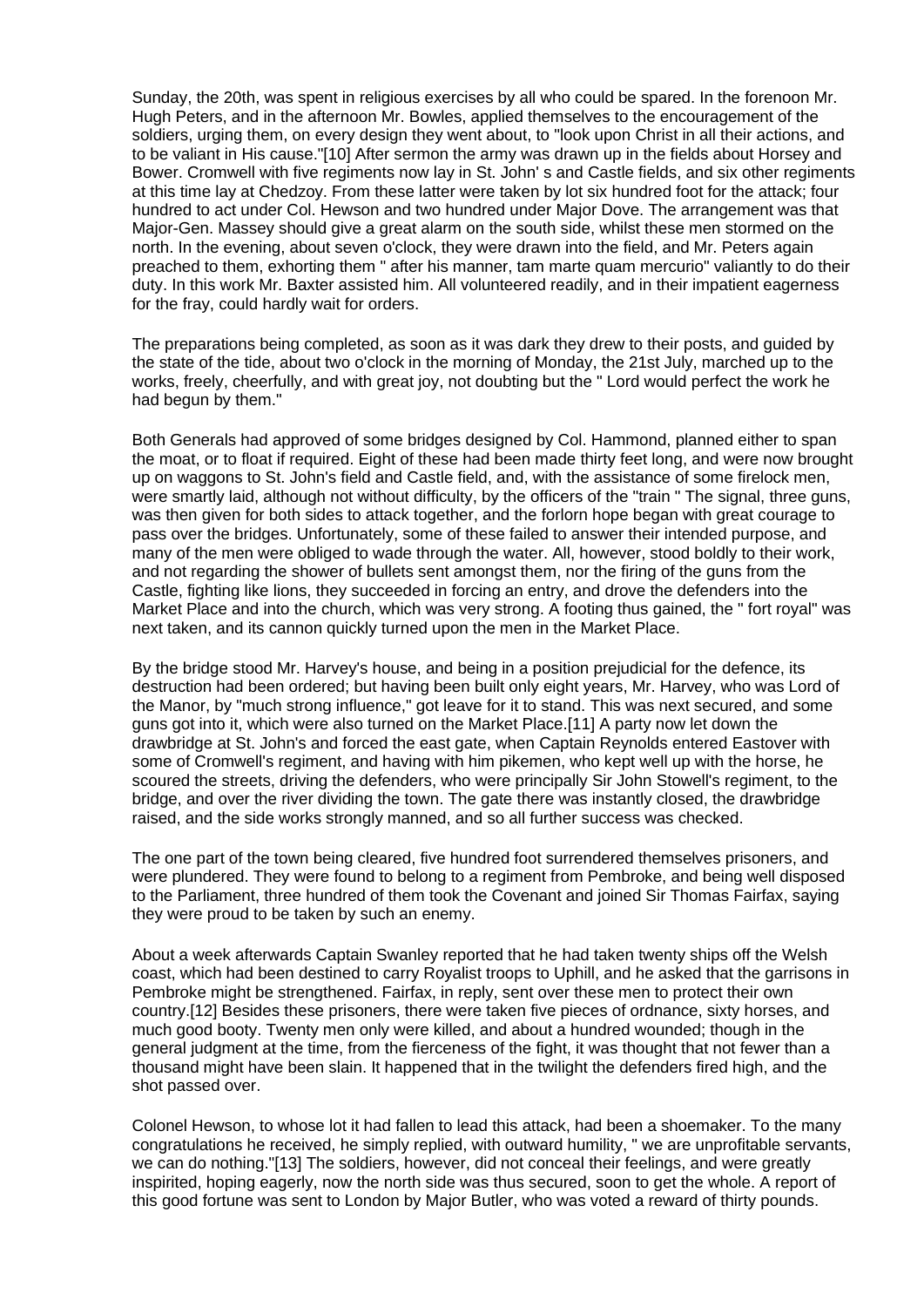The Governor, Colonel Windham, was much enraged at his unexpected loss, and determined to use every means to dislodge the victors. To this end, after a lapse of about two hours, he commenced firing hot shot into Eastover, and that part of the town was soon in flames, and continued burning fiercely until the evening of the next day. Hardly three houses escaped untouched,[14] but Major Cowell, with the flames raging on all sides around him, kept his ground with the guard entrusted to him, ready to check any sally from the other quarter. This destruction sadly troubled Sir Thomas Fairfax, and when the Royalists rang their bells for joy his anger increased. At five o'clock in the morning he sent a trumpeter with a summons to surrender, but the Governor replied haughtily that he would listen to no such proposal, and at once commenced strengthening his position.

Nothing further was done this day, but a second storm was ordered for the morrow, Tuesday, the 22nd, with, this time, Major-General Massey, an active, bold man, on the south side without, to act simultaneously with those on the north side within. This plan was, however, changed to one for a general alarm only, which produced no result, and failed to work on the defenders. Another trumpet was then sent with a second summons, but was again defiantly answered, that the fight should be continued whilst there was a man left. Mrs. Windham, laying her hand on her bosom, said to the messenger, " These breasts gave suck to Prince Charles, they shall never be at your mercy. We will hold it to the last."[15]

The Governor being thus obstinate, the original plan of storming was resumed, with the determination to carry it out with all vigour and severity. But first, " lest the innocent should suffer with the nocent," at two o'clock in the afternoon Sir Thomas Fairfax, whose character was a composition of courage and courtesy, sent in a trumpeter, offering leave for all the women and children to come out before four. For this unexpected gallantry Colonel Windham returned his best thanks, and accordingly Mrs. Windham, the Lady Governess, as she liked to be called, "one too guilty of the misery of the place"; Lady Stowell, Lady Hawley, Mrs. Warre, and others, about eight hundred altogether, left the garrison.

At five o'clock the attack was commenced with the great guns and the mortar pieces taken from the King at Naseby, and these playing on the town with fireballs [16] and hot iron, and aided by a shower of red-hot " hoggets" from the musketeers, fired it in three places. The wind being strong, the fire quickly increased, so that it was soon burning in twenty places on all sides, especially about Cornhill, St. Mary Street, and High Street.[17] To be rid of the garrison, the townsmen also set fire to several houses in Silver Street, Friar Street, and Pigs' Cross, reporting, that by Mrs. Windham's orders the soldiers were to do so, as soon as there was no longer hope of holding them.[18] The state of things for the inhabitants now became terrible, and "wrought such a terror," that they began to wish they were with their wives. Presently Tom Eliot, one of the King's pages, " he that ran away with the great seal, Nurse Windham's darling," came "running" out to ask for a treaty or terms.[19] The General fiercely replied, that as the Governor had refused previous offers, and had brought the misery on himself, he could not listen to him, but if he would submit to mercy he should have it. With this Eliot departed, on the understanding that he was to return in a quarter of an hour with a positive answer. He soon came back with the following propositions:

1. That the Governor and officers should march away with their horses and p istols, and the common soldiers with their arms, and have a safe convoy to Exeter.

- 2. That the inhabitants of the town might either stay or have liberty to go with them.
- 3. That the like liberty should be given to the clergy.[20]

To this Sir Thomas Fairfax produced his terms:

- 1 That all should have quarter for their lives.
- 2. That the sold iers should march out without being stripped of their clothes.
- 3. That the townsmen should enjoy their habitations without plunder.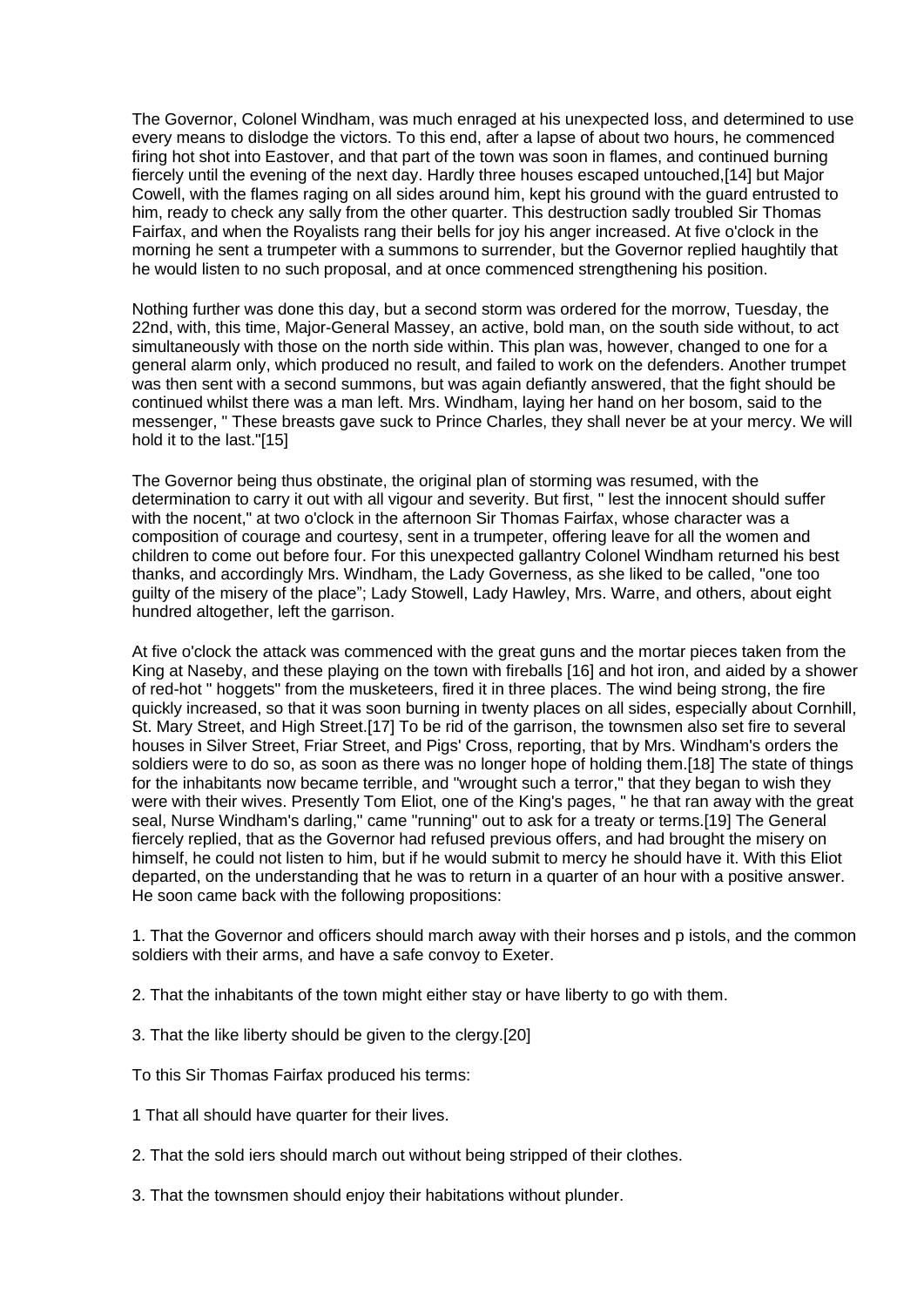4. That the gentlemen and others should be left to the disposal of the Parliament.

5. That six hostages should be sent out to him.[21]

With this Eliot returned, and soon came again, now accompanied by Sir John Heale, with a reply that the Governor and gentlemen could not agree to it. Fairfax at once " drew off," as if all conference were at an end, and gave orders for the soldiers to stand to their duty. Upon this, Eliot went to him, and begged him to wait yet a little, until he could go and return once more, offering to leave Sir John Heale as hostage. To this Fairfax agreed. As Eliot passed the camp the soldiers cried out to him, that if any within took off a slate, or endeavoured in the least to stop the fire, the cessation should be void, and they would fall on and take all advantage.[22] In the end the fire " melted " the resolution of the Governor; and the townsmen, wearied with saving their goods, and finding the fire could not be quenched before a surrender would be imperative, cried, " Mercy, for the Lord's sake." [23] Being thus pressed, at nine o'clock Eliot went out again, agreed to the terms, and asked who should be sent out as hostages. Sir John Heale, Sir Hugh Windham (a son of the Governor), Major Sydenham, Mr. Speke, Mr. Waldron, and Mr. Warre, were named, and in exchange for them other hostages were sent into the town.[24]

Next morning, the 23rd July, the garrison surrendered, and the conquerors entered. For almost, if not quite, the first time during the war, the articles agreed to were honestly and fully kept, the soldiers refraining from all violence or injury, and behaving themselves " very gallantly," both to the prisoners and the townsmen. A little later in the day, as the General and his officers were standing in the town, about a hundred muskets which lay together near them " took fire," but most fortunately no harm was done, and all escaped.

Colonel Montague, who, in the absence of General Skippon, had been placed to act in the attack as a Major-General, was only twenty-one years of age, but he well performed the duties allotted to him.[25]

Besides a hundred and twenty officers, about fifty gentle-men of note, and " a good store of fat priests," two bishops being reported at the time amongst them, there were also taken a thousand prisoners, eight hundred horses, five thousand stands of arms, and thirty-six cannon, including the Lord General's " warning piece," and the " twisted piece" from Exeter, known as Prince Rupert's Pocket Pistol; ten loads of ammunition, forty-four barrels of gunpowder, and fourteen hundred weight of match ; Colonel Windham's and all Goring's bag and baggage ; and much other good booty in the shape of household goods and furniture, stored there for safety. Further, there were secured six hundred oxen, provisions for four months, and a hundred thousand pounds in money, plate and jewels.[26] The colours and standards were mostly destroyed by the fire.

Colonel Windham, taking his quarter, went the same night to Weston, having only the horse that carried him,[27] and those who accompanied him were in a similar plight, having only the clothes they wore. Two thousand two hundred soldiers marched off under convoy, also to Weston; others were sent to London, whilst many enlisted for the Parliament, and went to Ireland. Amongst those taken, besides the Governor and the hostages already mentioned, were Colonel Robert Phillips, Captain John Byam, Captain Phillips of Wells, Cornet James Clerk, Ensign Shepherd, Ensign Robert Shore, Mr. Waldron, Mr. Henry Sydenham of Donyat, Mr. Thomas Slater of Mallet, Philip Sydenham, Will Sydenham, John Rawley, Henry Rawley, Joseph Greenvil of Stanton, Mr. Star or Sterry of Yeovil, Mr. Sletman of Bruton, Francis Smith of Nicholas, Henry Rogers, Mr. Bamfylde, Mr. Sandford, and Mr. Harvey, Lord of the Manor; also, Dr. Rawley, Dean of Wells, and Rector of Chedzoy, Walton, and Shrell; Mr. William Sydenham, curate; William Dean, chaplain to the Governor; and ten other clergymen. Colonel Humphrey Waldron and Captain Byam accepted a sum of money to go beyond sea, and retired to Barbadoes.[28]

On the 22nd, at midnight, being just after the conclusion of the treaty, Sir Thomas Fairfax sent off to the Parliament, by letter, a report of his success, which was printed on the 24th.[29] The House voted a reward of twenty pounds to the messenger, and ordered all ministers in their several churches throughout the city, on the next Lord's day, to return hearty thanks to God for this great mercy, and blessing upon the Parliament forces.[30] On Friday, the 25th, two other letters arrived,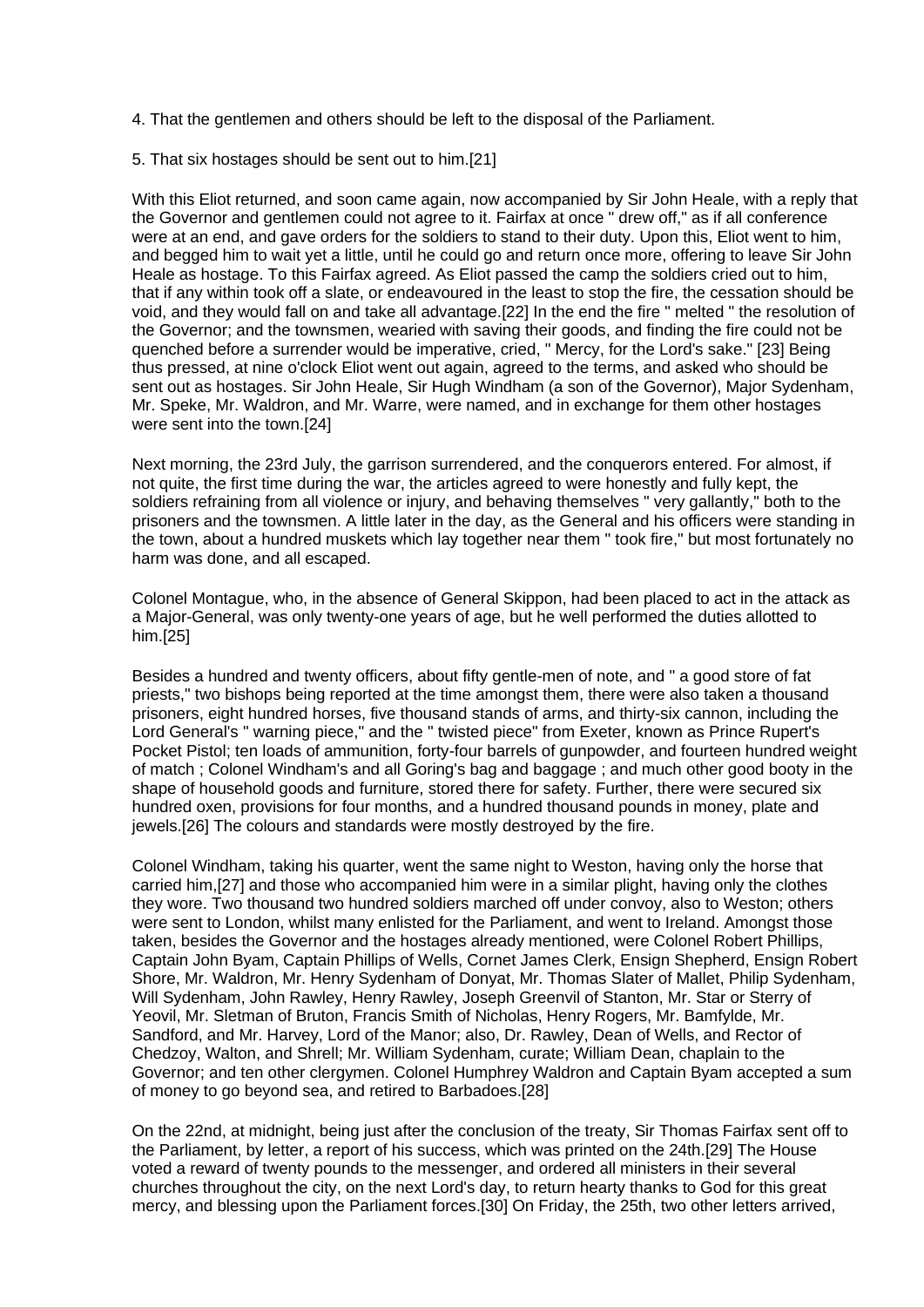one from Major-General Massey, and one from Mr. Secretary Rushworth; and on the 26th came Mr. Hugh Peters, sent by Sir Thomas Fairfax, with other letters, and to give a full personal narrative from his own knowledge. His presence at the door being known, he was at once called in, and made his statement. For his services he was voted a hundred pounds. At the same time a letter of thanks was ordered for the General, and another for his officers.

Sir Thomas Fairfax, in his report, had expressed a wish that some encouragement should be given to the soldiers for their honest and sober demeanour towards the prisoners and the town, and for restraining themselves from the violence which had hitherto been usual in similar cases. Accordingly, in addition to a sum of three thousand pounds, which had been sent from London t o Portsmouth on the 24th, wherewith to pay the men, five thousand pounds more were raised and sent to him, to be disposed of entirely as he should think fit.[31]

The Commissioners with the army next collected the many good things dispersed through the town, all fair spoil; sold a part of them in the Market Place on the 25th, and from the proceeds distributed amongst the soldiers three shillings per man.[32]

Mr. Harvey's property suffered greatly. During the two years that the Royalists held the town, his estate had been sequestered, without any allowance to his wife and children, and he now had not a bed left to lie upon. He afterwards endeavoured to get repaid for his many losses, amounting, as he stated, including cattle, horses, and sheep, to four thousand pounds.

So fell Bridgwater, that strong, well-manned, well-provisioned town, whose capture was expected to have cost many a gallant life, and a tedious siege of many months.

The news amazed, astonished, and heavily depressed the King, especially as he had been repeatedly, and always, assured that the place was impregnable, and would never be taken. He would listen to no explanations, and refused to consider it excusable, that resistance was not prolonged even for one week. It also broke the spirits of his party, and made all despair.

Names of persons captured at the Siege of Bridgwater Jul 1645

Proc. Somerset Archaeological and Nat Hist Soc1877by Emanuel Green

Bamfylde Mr Byam Capt - retired to Barbados

Byam Capt John Clerk cornet

James Dean William - chaplain to governor

Greenvil Joseph - of Stanton

Harvey Mr - lord of manor

Phillips Capt Robert

Phillips Capt - of Wells

Rawley Dr - dean of Wells

Rawley Henry

Rawley John

Rogers HenrySandford

Mr Shepherd ensign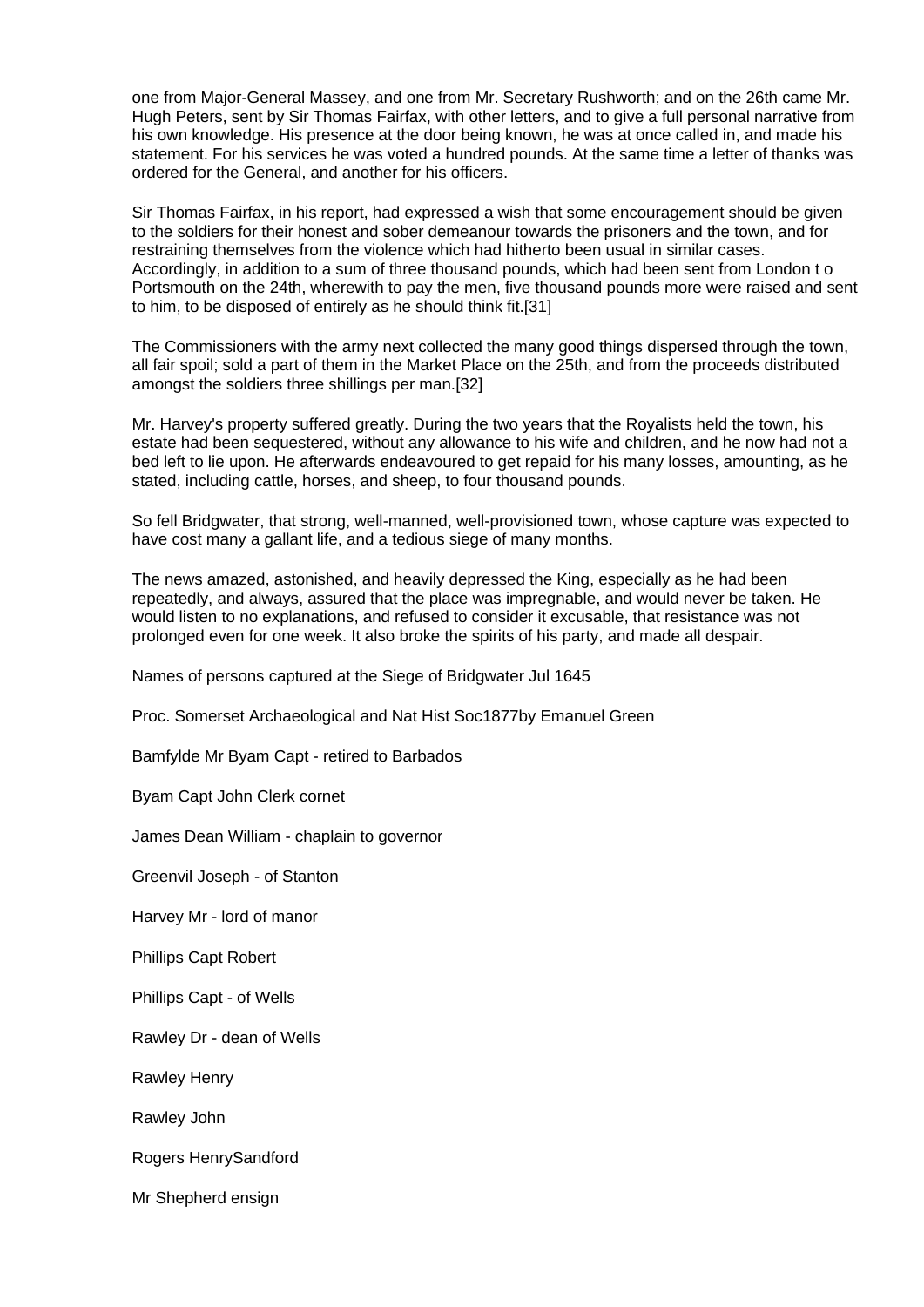Shore ensign

Robert Slater Thomas - of Malet

Sletman Mr - of Bruton

Smith Francis - of Nicholas

Star Mr - or Sterry of Yeovil

Sydenham Henry - of Donyat

- Sydenham Philip
- Sydenham Will
- Sydenham William curate
- Waldron Col Humphrey retired to Barbados

Waldron Mr

Walrond Mr

Wyndham Sir Hugh

- [1] A Diary, ? No. 61.
- [2] A Coppie of a Letter, etc etc
- [3] Oldmixon.
- [4] Parliament Post, No. 11.
- [5] Three Great Victories, etc Sir Thomas Fairfax taking Bridgwater, etc
- [6] Perfect Occurrences, No. 30.
- [7] Oldmixon.
- [8] Clarendon MSS., No. 1903.
- [9] Mercurius Civicus, No. 114.
- [10] A fuller relation from Bridgwater since the last fight, etc, etc
- [11] Sir T. Fairfax entering Bridgwater.
- [12] The Proceedings of Sir Thomas Fairfax, No. 5.
- [13] Kingdom's Weekly.
- [14] Symond's Diary. A Diary, etc, No 63.